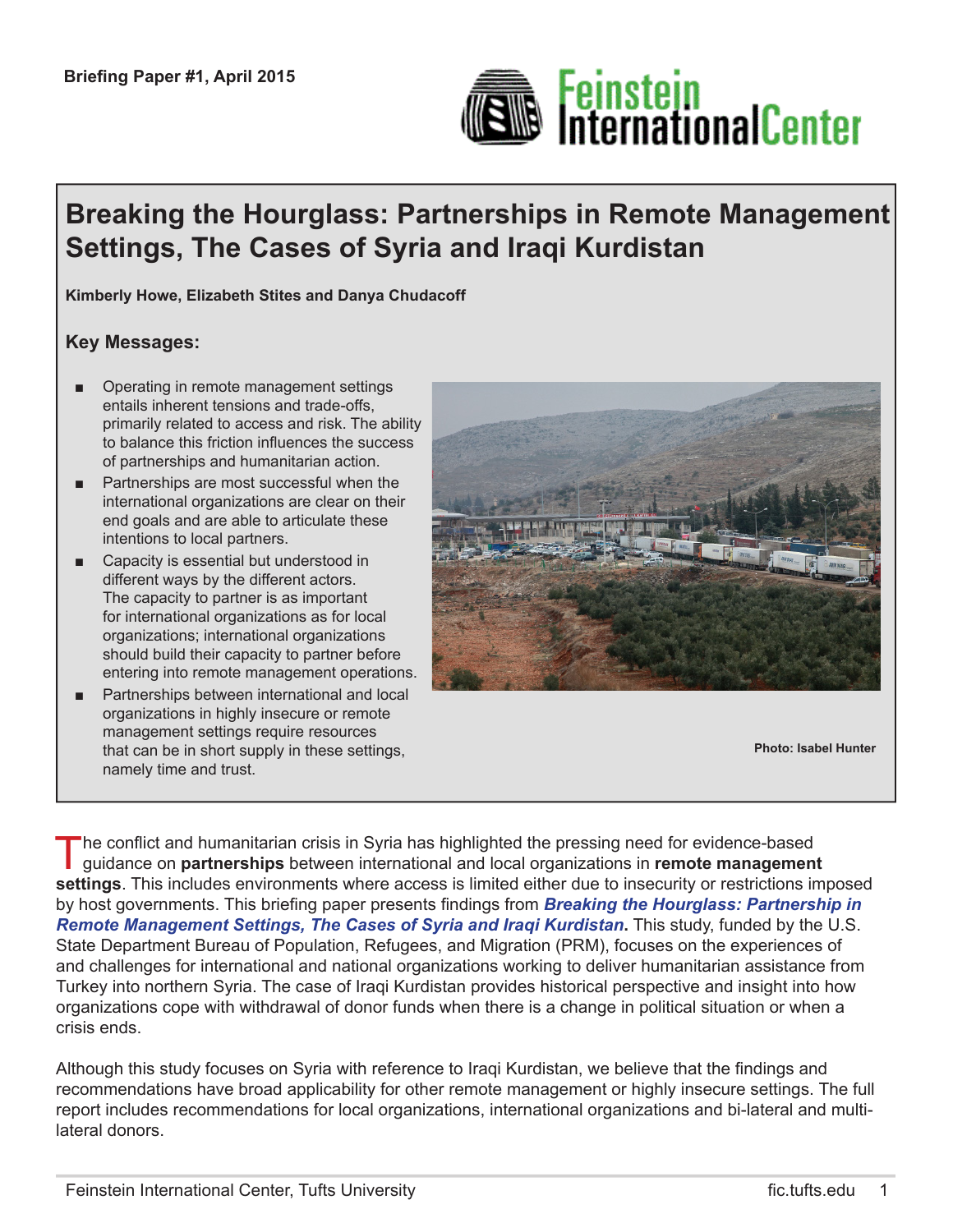Findings specifically shed light on the following:

a) Specific challenges of partnerships in remote management settings;

b) The means through which international organizations identify partners;

c) The challenge of capacity building;

d) Donor reporting requirements, including monitoring and evaluation (M&E), in remote management settings;

e) The importance of trust in partnerships.<sup>1</sup>

## **Methods**

We used qualitative methods to gather longitudinal data over nine months (late 2013-mid 2014) on five pairs of local and international organizations providing humanitarian assistance from Turkey into Syria.<sup>2</sup> Interviews also took place with representatives from more than 25 donor, international and local organizations involved in the Syria response. Key informant interviews were conducted with representatives of current or defunct organizations in Iraqi Kurdistan. Findings are informed by a global literature review on humanitarian assistance in highly insecure environments. Our data analysis entailed the coding of 120 interviews followed by a "groundtruthing" workshop in late October 2014 attended by more than 60 representatives from Syrian, Turkish and international organizations in Gaziantep, Turkey.

# **Key Findings**

#### **Access and Risk: Operating in remote management settings requires trade-offs**

**Remote management involves a series of trade-**<br> **O** for sand compromises for local and international

organizations as well as for donor entities. Decisions must be made around access, risk, security, and reporting requirements, including monitoring and evaluation (M&E). The required compromises result in inherent tensions; the ways in which organizations are able to manage these tensions affects partnerships and the nature of humanitarian action.

One of the main areas of tension is the balance between access and risk. The Syria case study brings into stark clarity the contentiousness and complexity around access. The data show that access (like beneficiary needs) is constantly shifting. Access is highly relational and dependent on local networks. Access is arbitrary, and control of access by armed groups is a form of power. Access relates closely to risk, and the ways in which different actors prioritize access correlates to their tolerance for risk. For example, the local organizations with the best access to populations in need represent the greatest risk to international actors, as access requires moving through highly insecure areas and interfacing with armed groups. This example also highlights the different understandings of risk: for international organizations and their donors, risk is primarily about liability or loss (of funds or commodities). For local organizations in contrast, risk is about physical insecurity—to their operations, families, and themselves. Such divergent interpretations of risk contribute to tensions that create discord in partnerships.

Partnership models between international and local organizations vary widely. The study identifed a continuum of partnership approaches, ranging from largely logistical relationships (the "truck and chuck" model) to those aimed at building the long-term capacity of the local organizations and contributing to civil society. The location of a specifc partnership on this continuum depends in large part on how the international organization defnes its end goals. Frequently these goals were unclear and/or poorly articulated to the local partners. This absence of clarity was found to negatively infuence the quality of the partnership.

The study found that the international organization's capacity to partner is as important to successful

<sup>1.</sup> The study also examined donor withdrawal, which will be covered in a separate and forthcoming briefing paper.

<sup>2.</sup> We collected data under an agreement of confdentiality. While each side of the international-local pair knew that their counterpart was in the study, we did not share any information between the two sides. In addition, we do not disclose the names of any organization involved in this study.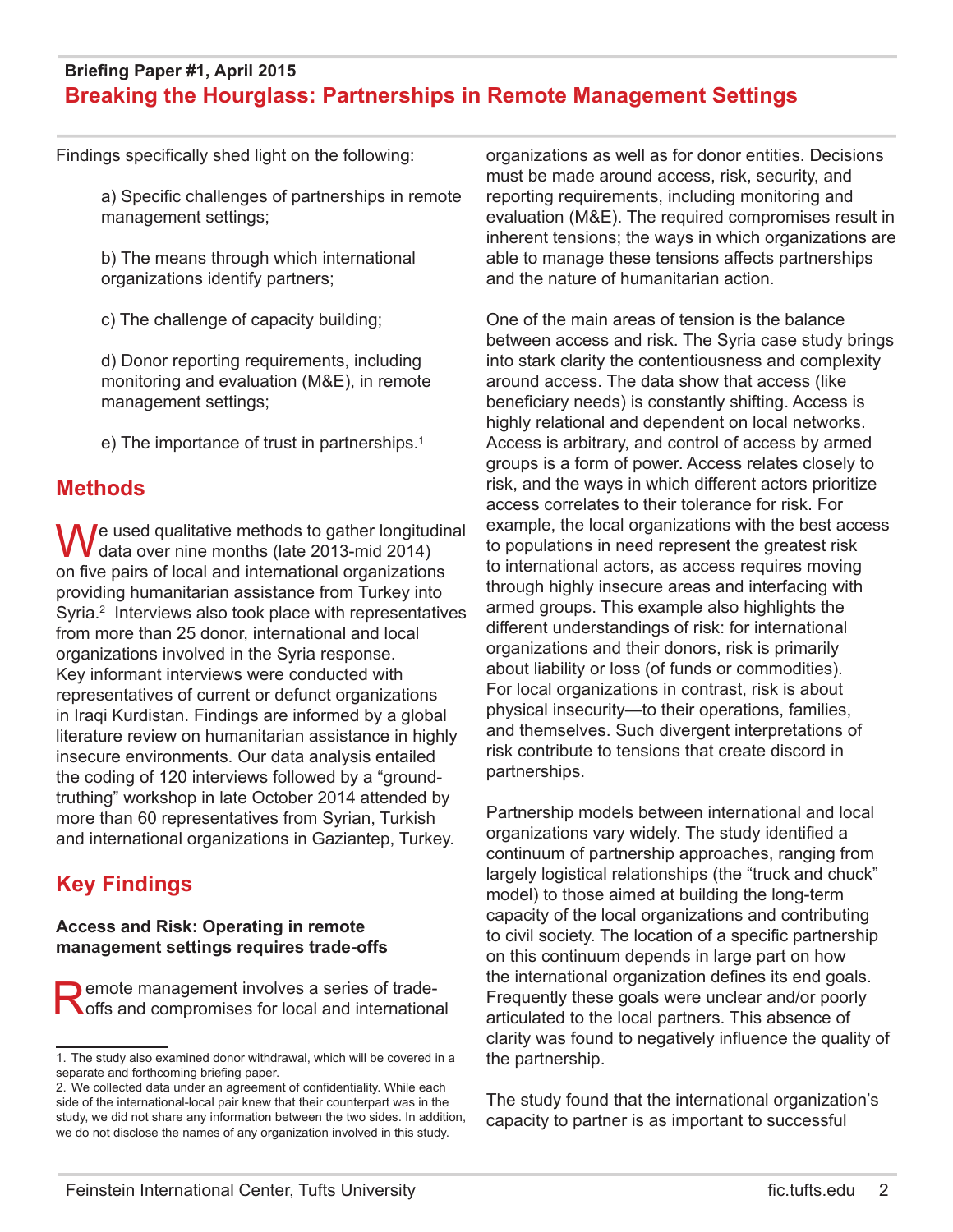operations as the local organization's capacity to partner. This includes the international organization's institutional experience with and views on partnerships, the internal and personnel structure to support partnerships, and a stable staff presence in the country of base operations. Additionally, international organizations must have a clear understanding of their donor's tolerance for engaging in a high risk environment.

#### **Locating Partners: The Problem with Passive Methods**

The study illustrated a number of methods<br>for identifying potential local partners in remote management settings. Most international organizations followed for this project engaged in relatively *passive* means for partner identification. These included reliance on the networks of other international organizations, participating in coordination meetings that included local organizations, and being approached directly by potential partners. These methods prioritize local organizations with the resources that enable them to make contact with international organizations (English fuency, access to international fora, time and money to attend such meeting, etc.). Diaspora organizations are more likely to possess these skills than their grassroots counterparts. Passive identifcation processes limit the pool of potential partners and create a degree of bias in favor of diaspora organizations. In this study, the selected few organizations chosen through such passive processes ended up partnering with multiple international organizations and became over-burdened.

More *active* partnership identifcation methods were practiced by a small number of international organizations. Such methods include stakeholder mapping, use of pre-confict connections, networking through existing contacts or social media, participating in regional and local events, and interviews with local actors. These deeper methods require time, outreach, and the existence of specifc skills or experience within the international organization.

#### **Different perspectives and strengths regarding capacity: organizational versus operational capacity**

Capacity remains a major question in the minds of international actors and donors. The study found wide discrepancies in how organizations understood capacity and how best to develop it.

One of the clearest discrepancies is the difference between *organizational* capacity and *operational* capacity. Organizational capacity refers primarily to the structures and systems for management and governance. Operational capacity refers to the ability to carry-out programs and projects. International organizations are normally stronger than their counterparts in regard to operational capacity, and they emphasize these aspects in their partner relationships. This entails focusing on local organizations' management structures, fnancial systems, and documentation processes. Local organizations, in contrast, more heavily value operational aspects, including beneficiary relationships, access, quality of networks, and the ability to quickly meet pressing needs on the ground. This difference at times leads to misunderstandings and misalignment of priorities for capacity building.

There is much attention paid to capacity building in the context of partnerships. Overall, local organizations (and particularly grassroots organizations) are aware that they need assistance in creating fnancial systems, improving their management skills, and learning mechanisms of the humanitarian system such as writing proposals and conducting needs assessments. Trainings are the most prevalent form of capacity building. Local organizations appreciated some elements of the trainings, but many complained that the agendas were often top-down in nature and required extensive time commitments of valuable staff. The preferred trainings were those that were small in size, tailored to the specific needs of the local organization, and based on mutually set agendas. From the perspective of local organizations, the most effective and preferred means of capacity building was to have a focal person in the international organization who worked closely with the partner over time.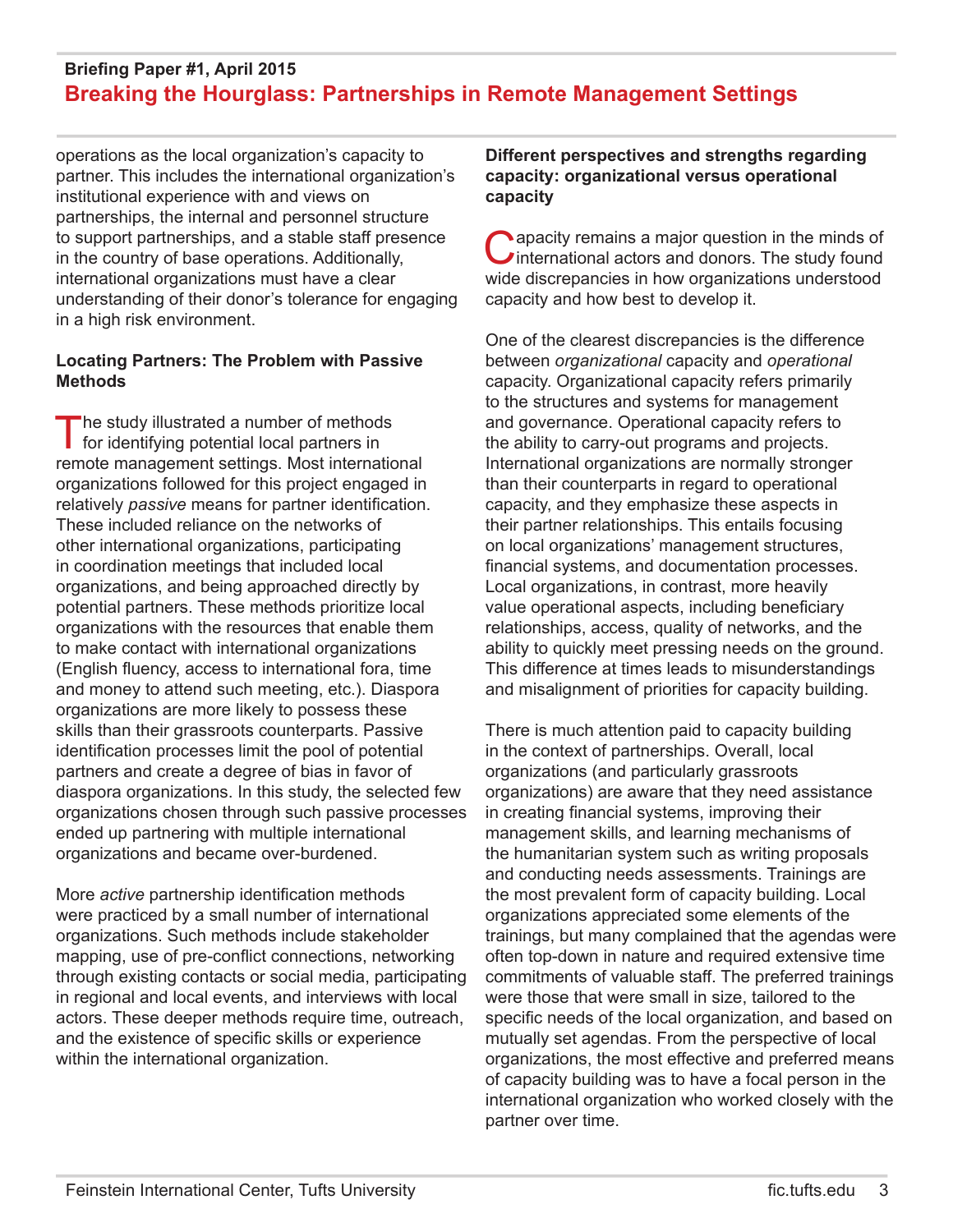#### **The emphasis upon—and challenges with—donor reporting requirements and M&E**

The study demonstrated how monitoring and<br>
evaluation takes on heightened importance in remote management settings. This is due to the logistical difficulties of conducting M&E in a conflict zone, and the awareness that the continuation of the partner relationship depends heavily on the quality of reporting. Organizations in Syria were conducting M&E mostly through photos, videos and geo-referencing of distributions, as well as verbal reports and peer observations. Third-party monitoring (TPM) became increasingly popular over the course of the study, despite the fact that it is highly resource intensive.

Most of the local organizations in this study had little to no prior experience with M&E. International actors strongly emphasized M&E with their local partners, both out of concern for the quality of aid delivery and as a means for tangible reporting—a scarce resource in remote management environments. Some local organizations felt that the emphasis on M&E was a sign of distrust. Others perceived an asymmetry in the emphasis of accountability to donors versus accountability to local beneficiaries. Additionally, understaffed local organizations were often juggling multiple distinct M&E plans. While TPM could reduce some of these burdens, such monitors were at times insensitive to the culture or to the confict dynamic. Interestingly, this study found that local organizations increasingly recognized the merits of M&E in their own right and streamlined these elements into programming, even in the absence of pressure from international organizations.

Donor reporting requirements are important tools in remote management situations. The political context of Syria and the presence of extremist militants translate to even greater emphasis upon effective reporting systems. However, for the local organizations, such requirements create strain where they have the least amount of capacity, specifically in organizational capacity. In addition, international organizations often fail to factor security concerns into reporting requirements. Some local organizations felt that they had to put their staff, vendors, and

beneficiaries at risk in order to comply with donor requirements.

There are multiple challenges in regard to reporting mechanisms in remote management settings. However, the international organizations—including country donors—who participated in this study made it clear that they are receptive to receiving feedback from local organizations about the problems they encounter. Most local organizations, however, are reluctant to be fully transparent about the extent to which they face obstacles while carrying out their operations. They fear funding will be jeopardized. A similar breakdown in communication is often replicated between the international organization and *their* donors.

#### **Trust is the essential ingredient for local operations, but trust plays a different role in the functioning and mindset of international actors**

One of the most important lessons from this<br>
Oresearch is the importance of trust in partnership relationships. We found that trust served different functions for international and local organizations. International organizations have multiple levels of safeguards and systems in place to ensure minimal losses and smooth operations. Trust is therefore helpful but ultimately replaceable. In contrast, for local organizations, trust is the primary and most important element for maintaining both organizational and operational success. Trust is central to all negotiations—to the daily question of access, to staff safety and security, to the procurement of goods and services, and to the impartial delivery of assistance. Such a sharp contrast in perspectives means that international organizations do not fully appreciate the extent to which trust and trust-building matter to their local counterparts. As a result they do not place as much emphasis on creating or maintaining trust in their daily interactions with their partners. The absence of a trusting relationship is acutely felt by the local actors and weakens the overall partnership.

## **Conclusions and Recommendations**

The true equity of partnerships between local and international actors can be questioned